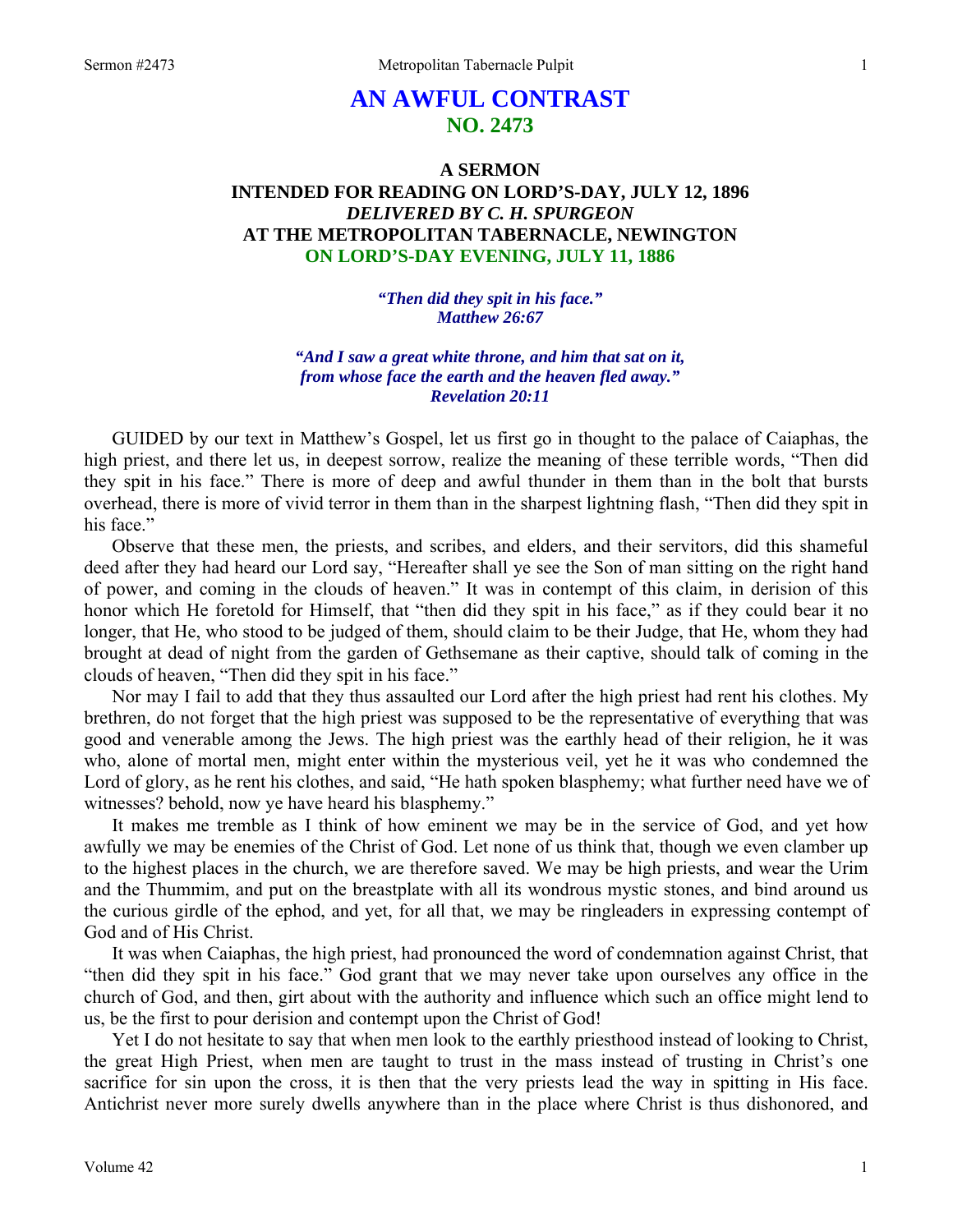none do Him such dire disgrace as those who ought to bow at His feet, and lift Him high among the sons of men, yet who reject Him, and refuse His rightful claims.

"Then did they spit in his face," after He had proclaimed His Godhead as King and Judge of all, and after the man who ought to have been His principal earthly servant had turned arch-traitor, and led the way in contempt of Him by accusing Him of blaspheming. "Then did they spit in his face."

There are two or three thoughts that come to my mind when I think that these wicked men did actually spit in Christ's face—in that face which is the light of heaven, the joy of angels, the bliss of saints, and the very brightness of the Father's glory. This spitting shows us, first, *how far sin will go*. If we want proof of the depravity of the heart of man, I will not point you to the stews of Sodom and Gomorrah, nor will I take you to the places where blood is shed in streams by wretches like Herod and men of that sort. No, the clearest proof that man is utterly fallen, and that the natural heart is enmity against God, is seen in the fact that they did spit in Christ's face, did falsely accuse Him, and condemn Him, and lead Him out as a malefactor and hang Him up as a felon that He might die upon the cross.

Why, what evil had He done? What was there in His whole life that should give them occasion to spit in His face? Even at that moment, did His face flash with indignation against them? Did He look with contempt upon them? Not He, for He was all gentleness and tenderness even towards these His enemies, and their hearts must have been hard and brutal indeed that "then did they spit in his face."

He had healed their sick, He had fed their hungry, He had been among them a very fountain of blessing up and down Judea and Samaria, and yet, "then did they spit in his face." I say again, relate not to me the crimes of ancient nations, nor the horrible evils committed by uncivilized men, nor the more elaborate iniquities of our great cities, tell me not of the abominations of Greece or Rome—this—this, in the sight of the angels of God, and in the eyes of the God of the angels, is the masterpiece of all iniquity, "Then did they spit in his face." To enter into the King's own palace, and draw near to His onlybegotten Son, and to spit in His face—this is the crime of crimes which reveals the infamous wickedness of men. Humanity stands condemned of the blackest iniquity now that it has gone as far as to spit in Christ's face.

My meditation also turns towards the Well-beloved into whose face they spat, and my thought concerning Him is this, *how deep was the humiliation He had to endure!* When He was made sin for us, though He Himself knew no sin, when our Lord Jesus Christ took upon Himself the iniquities of His people, and was burdened with the tremendous weight of their guilt, it became incumbent upon the justice of God to treat Him as if He were actually a sinner. He was no sinner, and He could be none, He was perfect man and perfect God, yet He stood in the place of sinners, and the Lord caused to meet upon Him the iniquity of all His people.

Therefore, in the time of humiliation, He must not be treated as the Son of God, neither must He be held in honor as a righteous man, He must first be given up to shame and to contempt, and then to suffering and to death, and consequently, He was not spared this last and most brutal of insults, "Then did they spit in His face." O my Lord, to what terrible degradation art Thou brought! Into what depths art Thou dragged through my sin, and the sin of all the multitudes whose iniquities were made to meet upon Thee!

O my brothers, let us hate sin, O my sisters, let us loathe sin, not only because it pierced those blessed hands and feet of our dear Redeemer, but because it dared even to spit in His face! No one can ever know all the shame the Lord of glory suffered when they did spit in His face.

These words glide over my tongue all too smoothly, perhaps even I do not feel them as they ought to be felt, though I would do so if I could. But could I feel as I ought to feel in sympathy with the terrible shame of Christ, and then could I interpret those feelings by any language known to mortal man, surely you would bow your heads and blush, and you would feel rising within your spirits a burning indignation against the sin that dared to put the Christ of God to such shame as this. I want to kiss His feet when I think that they did spit in His face.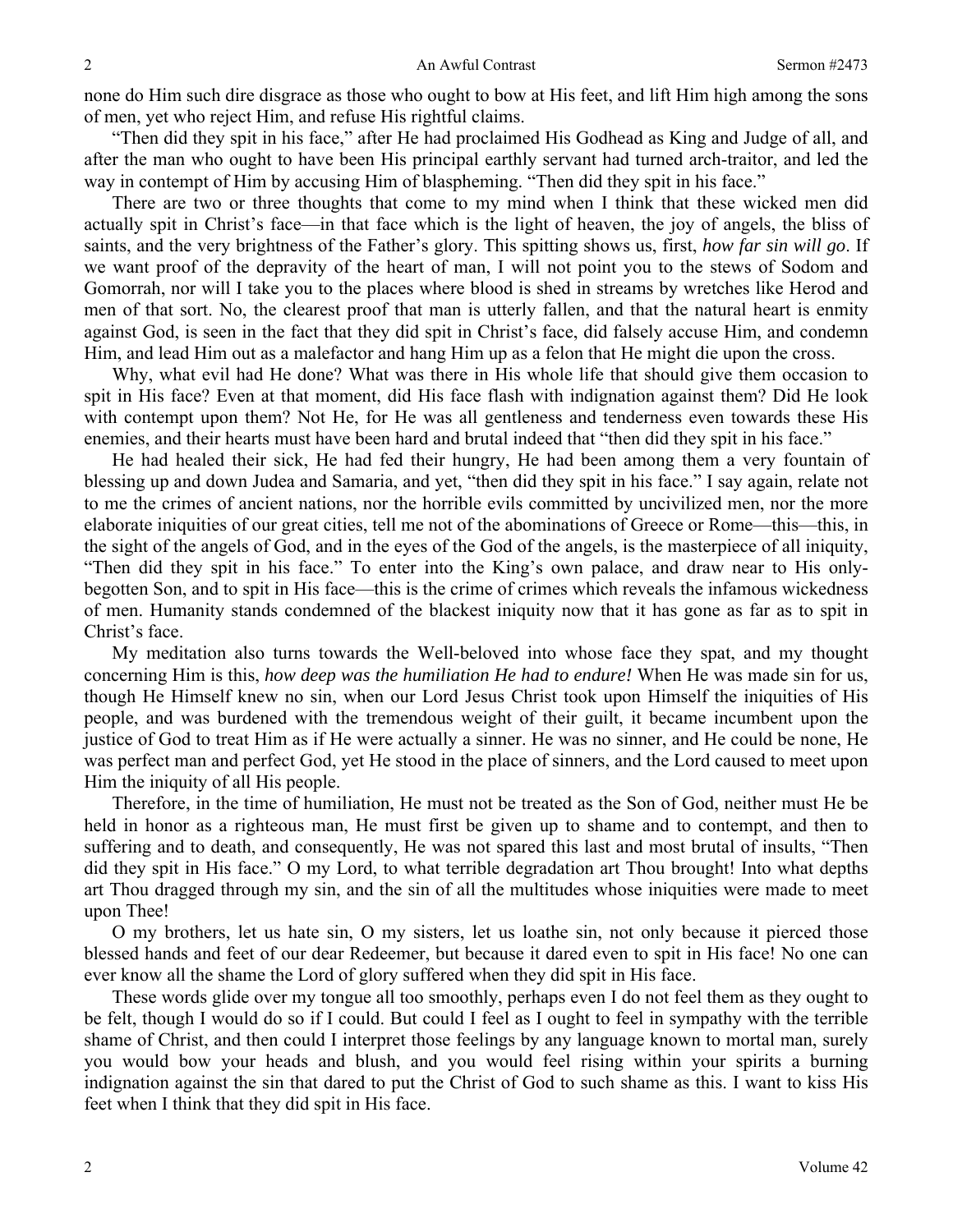Then, once more, my thoughts run to Him again in this way, I think of *the tender omnipotence of His love*. How could He bear this spitting when, with one glance of His eye, had He been but angry, the flame might have slain them, and withered them all up? Yet He stood still even when they did spit in His face, and they were not the only ones who thus insulted Him, for, afterwards, when He was taken by the soldiers into Pilate's hall, they also spat upon Him in cruel contempt and scorn.

> *"See how the patient Jesus stands, Insulted in His lowest case! Sinners have bound the Almighty hands, And spit in their Creator's face."*

How could He bear it? Friends, He could not have borne it if He had not been omnipotent. That very omnipotence, which would have enabled Him to destroy them, was omnipotence of love as well as omnipotence of force. It was this that made Him—if I may so say—"restrain Himself," for there is no omnipotence like that which restrains omnipotence. Yet so it was that He could endure this spitting from men, but can you think of this marvelous condescension without feeling your hearts all on fire with love for Him, so that you long to do some special act of homage to Him, by which you may show that you would fain recompense Him for this shame if you could?

I will not say more about that point, for the shameful fact stands indelibly recorded in the Scripture, "Then did they spit in His face," but I want to bring the truth home, brethren, and show you how we may have done to Christ what these wicked men did. "Oh!" says one, "I was not there, I did not spit in His face." Listen, perhaps you have spat in His face, perhaps even *you* have spat in His face.

You remember that touching hymn that we sometimes sing—

*"My Jesus! say what wretch has dared Thy sacred hands to bind? And who has dared to buffet so Thy face so meek and kind?* 

*"My Jesus! whose the hands that wove That cruel thorny crown? Who made that hard and heavy cross That weighs Thy shoulders down?* 

*"My Jesus! who with spittle vile Profaned Thy sacred brow? Or whose unpitying scourge has made Thy precious blood to flow?* 

*"'Tis I have thus ungrateful been, Yet, Jesus, pity take! Oh, spare and pardon me, my Lord, For Thy sweet mercy's sake!"* 

There are still some who spit in Christ's face by *denying His Godhead*. They say, "He is a mere man, a good man, it is true, but only a man," though how they dare say that, I cannot make out, for he would be no good man who claimed to be God if he was not God. Jesus of Nazareth was the basest of impostors who ever lived if He permitted His disciples to worship Him, and if He left behind Him a life which compels us to worship Him, if He were not really and truly God, therefore, of all those who declare that He is not God—and there is a very great company of them even amongst the nominally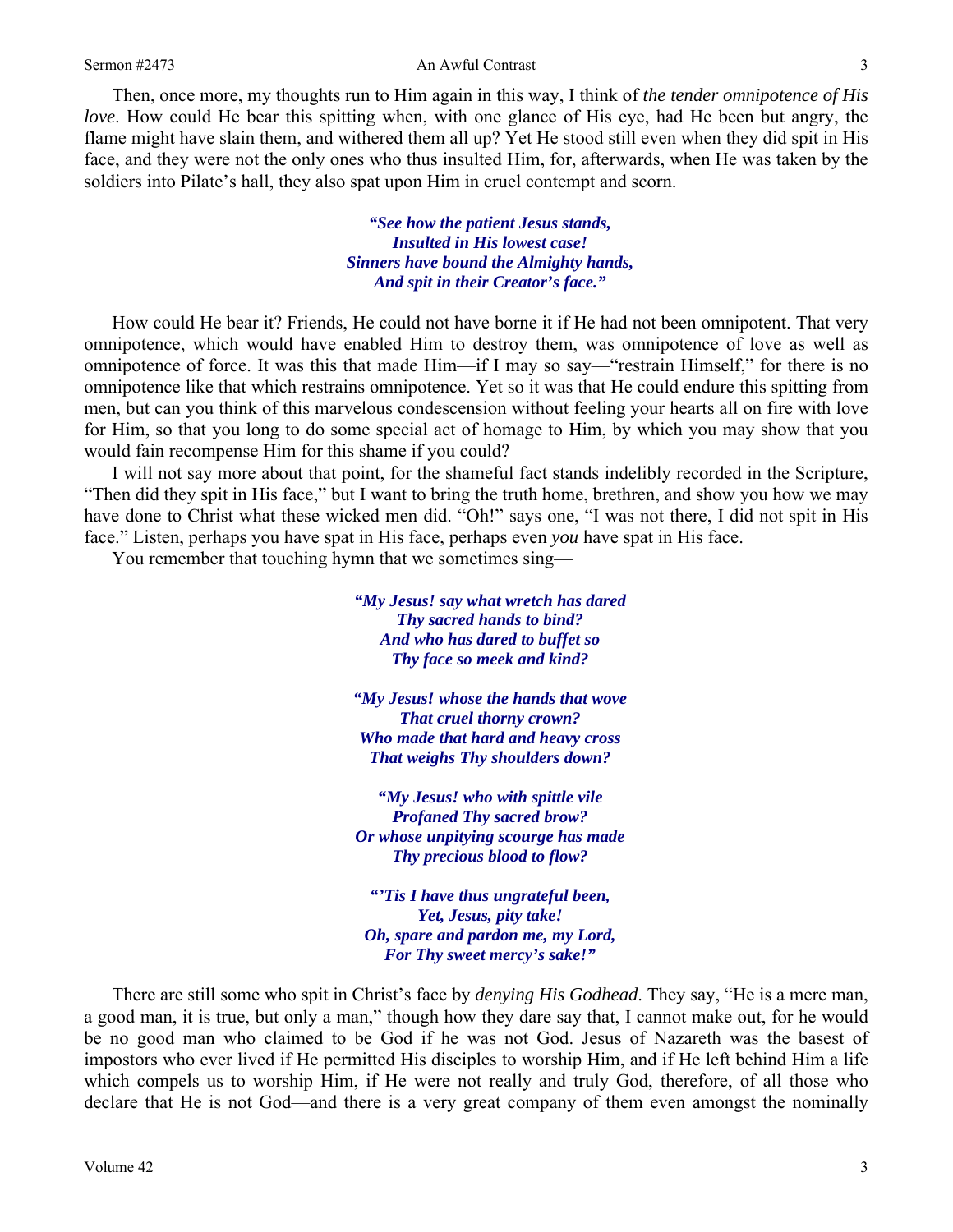religious people of the present day—we must sorrowfully, but truthfully say, "Then did they spit in his face."

They also do the same who *rail at His Gospel*. There are many, in these days, who seem as if they cannot be happy unless they are tearing the Gospel to pieces. Especially is that divine mystery of the substitutionary sacrifice of Christ the mark for the arrows of the wise men, I mean those who are wise according to the wisdom of this world. We delight to know that our Lord Jesus Christ suffered in the room and place and stead of His people.

### *"He bore that we might never bear His Father's righteous ire."*

Yet I have read some horrible things which have been written against that blessed doctrine, and as I read them I could only say to myself, "Then did they spit in his face." If there is anything that is beyond all else the glory of Christ, it is His atoning sacrifice, and if ever you thrust your finger into the very apple of His eye, and touch His honor in the most tender possible point, it is when you have aught to say against His offering of Himself a sacrifice to God, without blemish and without spot, that He might put away the iniquities of His people. Wherefore judge yourselves in this matter, and if ye have ever denied Christ's Deity, or if you have ever assailed His atoning sacrifice, it might truly have been said of you, "Then did they spit in his face."

Further, this evil is also done *when men prefer their own righteousness to the righteousness of Christ*. There are some who say, "We do not need pardon, we do not need to be justified by faith in Christ, we are good enough already," or "We are working out our own salvation, we mean to save ourselves."

O sirs, if you can save yourselves, why did Jesus bleed upon the cross? It was a superfluity indeed that the Son of God should die in human form if there is a possibility of salvation by your own merits, and if you prefer your merits to His, it must be said of you also, "Then did they spit in his face." Your righteousnesses are only filthy rags, and if you prefer these to the fair white linen which is the righteousness of saints, if you think to wash yourselves in your tears, and so despise that precious blood apart from which there is no purging of our sin, still to you does our text apply, "then did they spit in His face," when they preferred their own righteousness to Christ's.

I have often spoken to you about the parable of the prodigal son, but possibly, your case is more like that of the elder brother in the parable, you have your portion of goods, and it is all your own, and you are keeping it. You are rich, and increased in goods and have need of nothing. You are self-righteous, you think that you can do very well without God and without Christ, and you half suspect that God can hardly do without you.

You are doing so very well in the observance of rites and ceremonies, and the performance of charity and devotions that, if *you* go into the far country, you will cut a very respectable figure, you will be one of those excellent citizens of that country who will, in due time, send some poor prodigal into your fields to feed your swine. I am inclined to believe that your case is even more sad and hopeless than that of the prodigal himself.

You too, have gone far away from God, you are living without Him. He is not in all your thoughts, you could almost wish that there were no God, for then there would be no dark cloud hovering in the distance to spoil your summer's day, no fear of storms to come to mar the joy of the hour. Just as truly as of the avowed infidel who openly rejects Christ, it must be said of you, "Then did they spit in His face."

The same thing is, oh! so sadly true *when anyone forsakes the profession of being a follower of Christ*. There are some, alas! who, for a time, have appeared to stand well in the church of God—I will not judge them—but there have been some who, after making a profession of religion, have deliberately gone back to the world.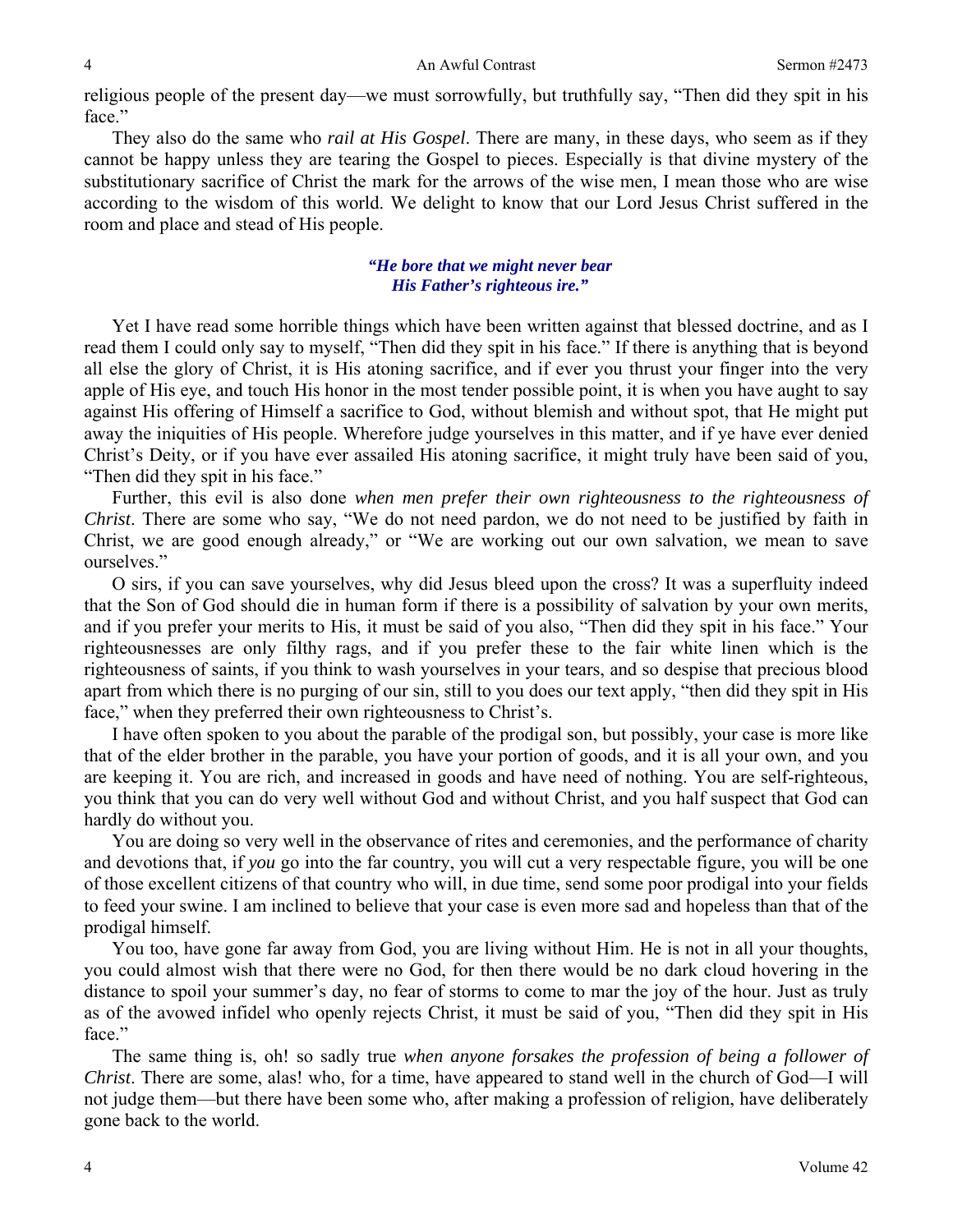#### Sermon #2473 An Awful Contrast 5

After seeming for a while to be very zealous, they have become worldly, gay, and perhaps even lascivious and vile. They break the Sabbath, they neglect the Word of God, they forsake the mercy seat, and their last end is worse than their first. When a man forsakes Christ for a harlot, when he gives up heaven for gold, when he resigns the joys he professed to have had in Christ in order that he may find mirth in the company of the ungodly, it is another instance of the truth of these words, "Then did they spit in his face."

To prefer any of these things to Christ is infamous, and the mere act of spitting from the mouth seems little compared with this sin of spitting with the very heart and soul, and pouring contempt upon Christ by choosing some sin in preference to Him. Yet, alas! how many are thus still spitting in Christ's face. Perhaps some now present are doing it.

If, dear friends, our conscience in any measure accuses us of this sin, *let us at once confess it,* let us humble ourselves before the Lord, and with the very mouth that spat upon Him, let us kiss the Son lest He be angry, and we perish from the way, when His wrath is kindled but a little.

And when we have confessed the sin, *let us believe that He is able and willing to forgive us*. I know that it requires a great act of faith, when sin is consciously felt, to believe in the splendor of divine mercy, but dear friends, do believe it. Do the Lord Jesus the great honor of saying to Him, "Gracious Lord, wash me in Your precious blood, though I did spit in Your face, wash me in that cleansing fountain, and I shall be whiter than snow," and according to your faith, so shall it be done to you. You shall have the forgiveness even of this great sin if you confess it, and believe that Christ is both able and willing to forgive it.

And when you have done that, then *let your whole life be spent in trying to magnify and glorify Him*  whom you and others have defamed and dishonored. Oh, I think that, if I had ever denied Christ's Deity, I should want to stand in this pulpit night and day to revoke what I had said, and to declare Him to be the Son of God with power! I think that if I had ever set up anything in opposition to Him, I should want day and night to be setting Him up above everything else, as indeed, I long to do.

Come, Christian brethren, and let us do something unusual in Christ's honor, let us find out something or invent something fresh, either in the company of others or all by ourselves, by which we may further glorify His blessed name.

Yet once more, if ever anybody should despise us for Christ's sake, let us not count it hard, but *let us be willing to bear scorn and contempt for Him*. Let us say to ourselves, "'Then did they spit in his face.' What, then, if they also spit in mine? If they do, I will 'hail reproach and welcome shame,' since it comes upon me for His dear sake."

See, that wretch is about to spit in Christ's face! Put your cheek forward, that you may catch that spittle upon your face, that it fall not upon Him again, for as He was put to such terrible shame, everyone who has been redeemed with His precious blood ought to count it an honor to be a partaker of the shame, if by any means we may screen Him from being further despised and rejected of men.

There, dear friends, I have not preached, I have just talked very, very feebly, and not at all as I wished and hoped I might be able to do, about this wonderful text, "Then did they spit in his face."

Now try to follow me, just for a few minutes, while I let you see that same face in a very different light. Our second text is in the twentieth chapter of the Revelation, at the eleventh verse—"And I saw a great white throne, and him that sat on it, *from whose face the earth and heaven fled away;* and there was found no place for them."

This passage needs no words of mine to explain it. Notice how the apostle begins, *"I saw."* Oh, I wish I had the power to make you see this great sight! Sometimes, vividly to realize a truth even once, is far better than to have merely heard it stated ten thousand times.

I remember the story of a soldier who was employed in connection with one of the surveys of Palestine. He was with some others of the company in the valley of Jehoshaphat, and without thinking seriously of his words, he said to his comrades, "Some people say that when Christ shall come a second time to judge the world, the judgment will take place in the valley of Jehoshaphat, in this very place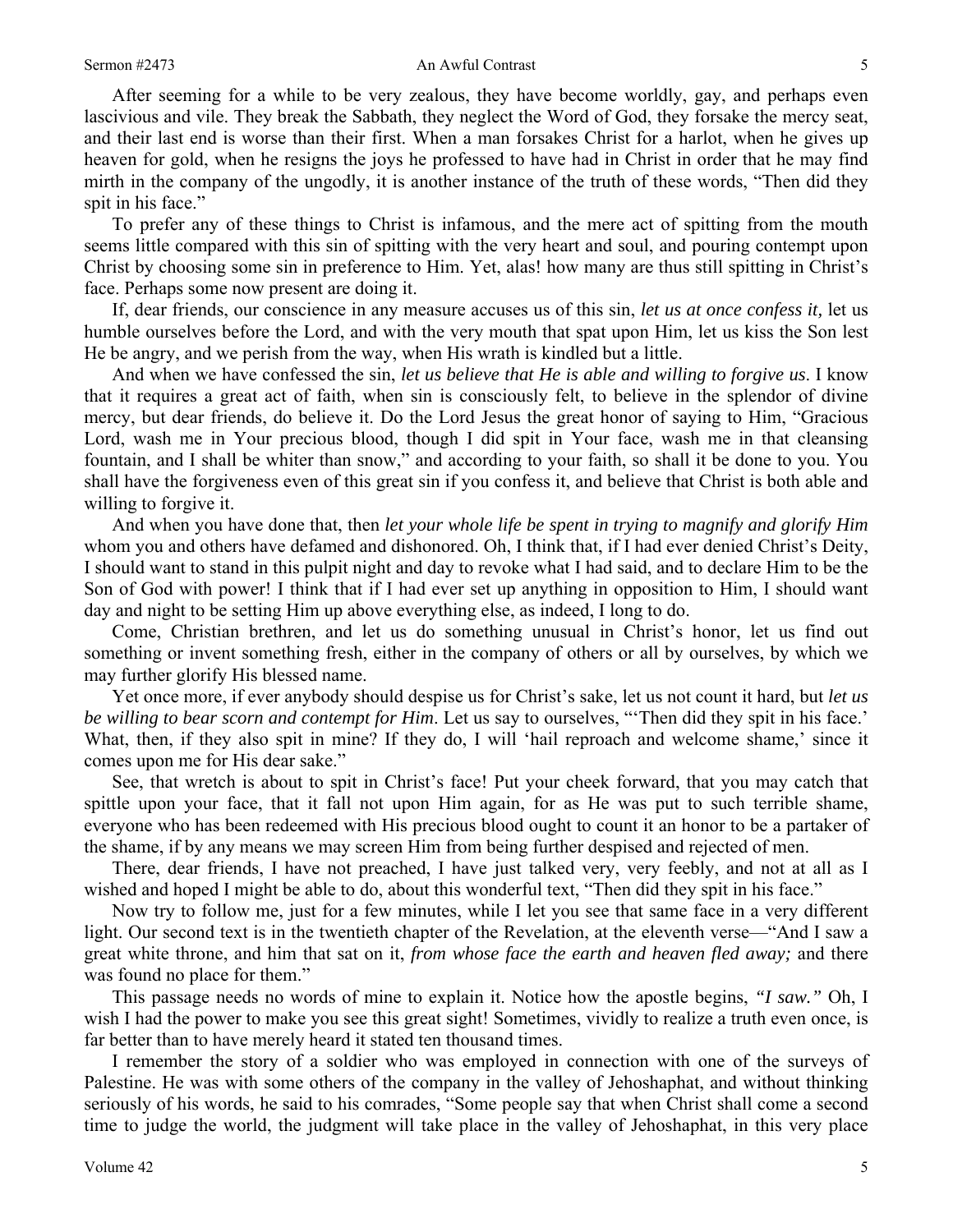6 An Awful Contrast Sermon #2473

where we now are." Then he added, "When the great white throne shall be set, I wonder whereabouts I shall be." It is said that he carelessly exclaimed, "I shall sit here upon this big stone," and he sat down, but in an instant he was struck with horror, and fainted, because in the act of sitting down he had begun to realize somewhat of the grandeur and the terror of that tremendous scene.

I wish I knew how to do or say anything by which I could make you realize this scene that John saw in his vision. The Lord Jesus Christ went up to heaven from the top of Olivet in His own proper body, and He shall so come in like manner as He was taken up into heaven, but He shall come, not the lowly Man of sorrows, but as Judge of all seated upon a great white throne, and John says, "I saw it." As we sang, a few minutes ago—

> *"The Lord shall come! But not the same As once in lowliness He came; A silent lamb before His foes, A weary man, and full of woes.*

> *"The Lord shall come! A dreadful form, With rainbow wreath and robes of storm; On cherub wings, and wings of wind, Appointed Judge of all mankind."*

I wish, dear friends, that even in your dreams you might see this sight, for, though I have no trust in dreams by themselves, yet any realization of this great truth of will be better than the mere hearing of it.

"I saw," said John, "a great white throne." He saw *a throne,* for Christ now reigns, He is King of kings and Lord of lords, and when He comes again, He will come in the power of universal sovereignty as the appointed Judge of all mankind. He will come upon a throne.

That throne is said to be *white*. What other throne can be so described? The thrones of mere mortals are often stained with injustice, or bespattered with the blood of cruel wars, but Christ's throne is white, for He does justice and righteousness, and His name is truth.

It will also be a *great* white throne—a throne so great that all the thrones of former kings and princes shall be as nothing in comparison with it. The thrones of Assyria, and Babylon, and Persia, and Greece, and Rome, shall all seem only like tiny drops of dew to be exhaled in a moment, but this great white throne shall be the recognized seat of the King of kings, the Sovereign over all sovereignties, "I saw a great white throne."

John not only saw the great white throne, but also, "HIM *that sat upon it."* What a wondrous sight that was! John saw Him, whose eyes are "as a flame of fire, and His feet like unto fine brass, as if they burned in a furnace." John saw Him whose divine majesty shall shine resplendent even through the nailprints which He shall still wear when seated on the great white throne. What a sight it was to John, who had leaned His head upon Christ's bosom, to behold that same Master, whom He had seen die upon the cross, now sitting upon the throne of universal judgement, "I saw a great white throne, and him that sat upon it."

Now notice what happened, *"from whose face the earth and the heaven fled away."* As soon as ever this great white throne appeared, heaven and earth began to roll away like a wave receding from the shore. What must HE be, before whose face heaven and earth shall retreat as in dismay?

Observe first, *Christ's power*. He does not drive away the heaven and the earth. He does not even speak to them, the sight of His face is all that is needed, and the old heaven, and the old sin-stained earth, shall begin to flee away, "the elements shall melt with fervent heat, the earth also and the works that are therein shall be burned up," and all that by the mere showing of Christ's face. He does not have to lift His arm, He has not to seize a javelin, and to hurl it at the condemned earth, at the sight of His face, heaven and earth shall flee away.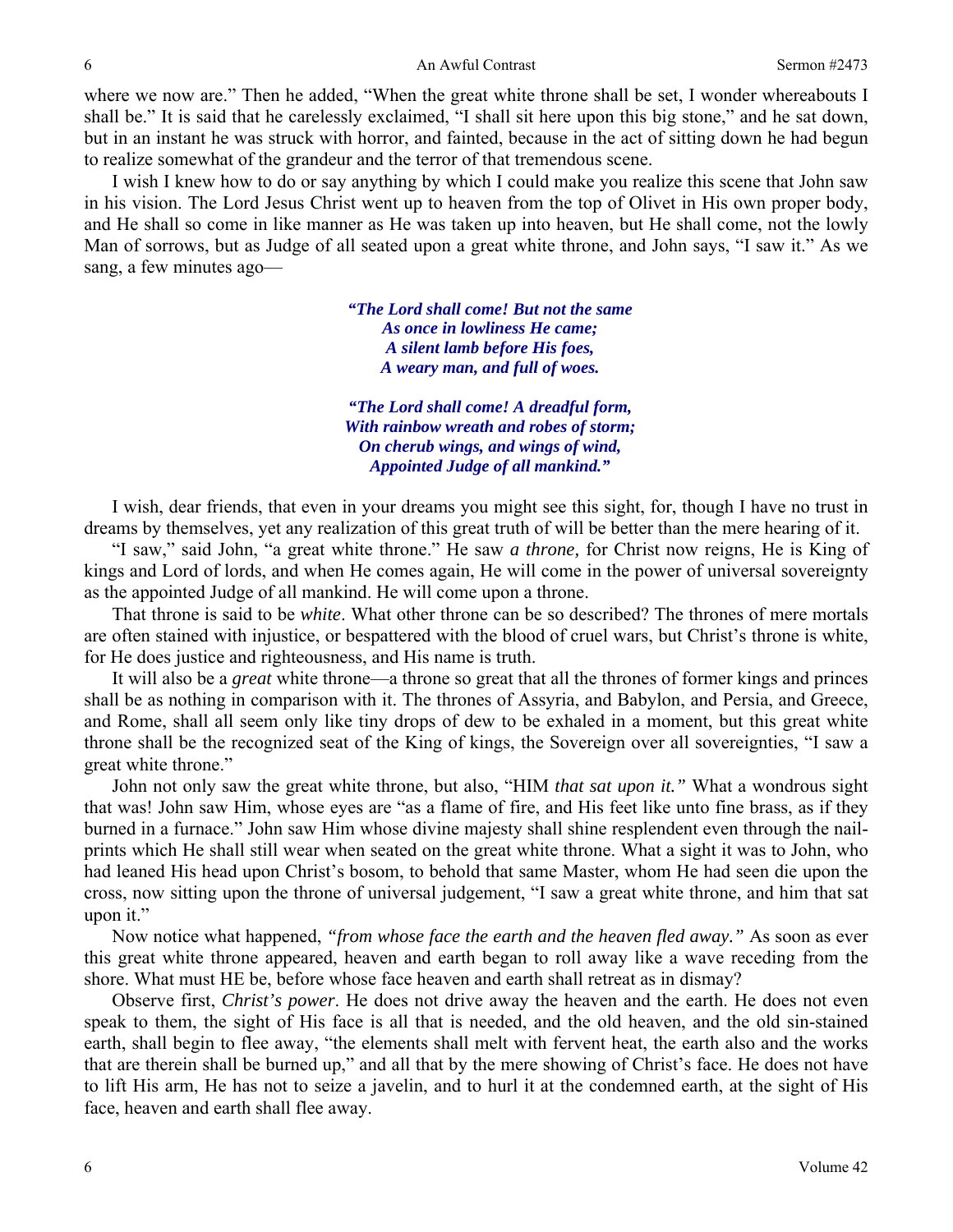Behold the terror of *Christ's majesty*. And what will *you* do in that day—you who did spit in His face, you who despise Him? What will you do in that day? Suppose the great judgment day had already come, suppose that the great white throne was just over yonder, and that when this service was over, you must appear with all the risen dead before your Judge.

One would have to say, "I have refused Him, how shall I dare look in His face?" Another would cry, "He drew me once, I felt the tugging of His love, the drawings of His Spirit, but I resisted, and would not yield. How can I meet Him now? How can I look Him in the face?" Another will have to say, "I had to strive hard to escape from the grasp of His hand of mercy, I stifled conscience, and I went back into the world."

You will all have to look into that face, and that face will look at all of you. One will have to say, "I gave up Christ for the world." "I gave Him up for the theater," another must say. "I gave Him up for the dancing saloon," another will say. "I gave Him up for the love of women," another will say, "I gave Him up that I might carry on my business as I could not carry it on if I was a true Christian, I gave up Christ for what I could get." You will have to say all this, and that very soon. As surely as you see me upon this platform, you shall see the King upon the great white throne then, that King who was once despised and rejected of men.

O sirs, I would that you would think of all this! It is not one hundredth part so much my concern as it is yours, I am not afraid to see Christ's face, for He has looked on me in love, and blotted out all my sin, and I love Him, and long to be with Him forever and ever. But if you have never had that look of love, if you have never been reconciled to Him, I ask you, by the love you bear yourselves, to begin to think about this matter.

Begin to prepare to meet this King of men, this Lord of love, who, as surely as He is the Lord of love, will be the King of wrath, for there is no anger like the anger of love. There is no indignation like "the wrath of the Lamb," of which we read a few minutes ago. Divine love, when it has become righteous indignation, burns like coals of juniper, and is quenchless as hell. Wherefore—

> *"Ye sinners, seek His grace, Whose wrath ye cannot bear; Fly to the shelter of His cross, And find salvation there;"*

and ere heaven and earth begin to flee away from the face of Him who sits upon the throne, and ere you yourselves begin to cry to the rocks to cover you and the mountains to hide you from that face—seek you His face with humble penitence and faith, that you may be prepared to meet Him with joy in that last tremendous day.

If what I have been saying is all a dream, dismiss it, and go your ways to your sins, but if these things are the very truth of God—and verily they are—act as sane men should, think them over, and prepare to meet your Judge. God help you to do so, for Christ's sake! Amen.

## **EXPOSITION BY C. H. SPURGEON**

### *MATTHEW 26:57-68 AND REVELATION 6:12-17 AND 19:11-16 AND 20:11-15 AND 21:1*

We shall read two or three short portions of God's Word in order to bring before you the wonderful contrast to which I am about to direct your thoughts.

**Matthew Chapter 26. Verse 57.** *And they that had laid hold on Jesus led him away to Caiaphas the high priest, where the scribes and the elders were assembled.*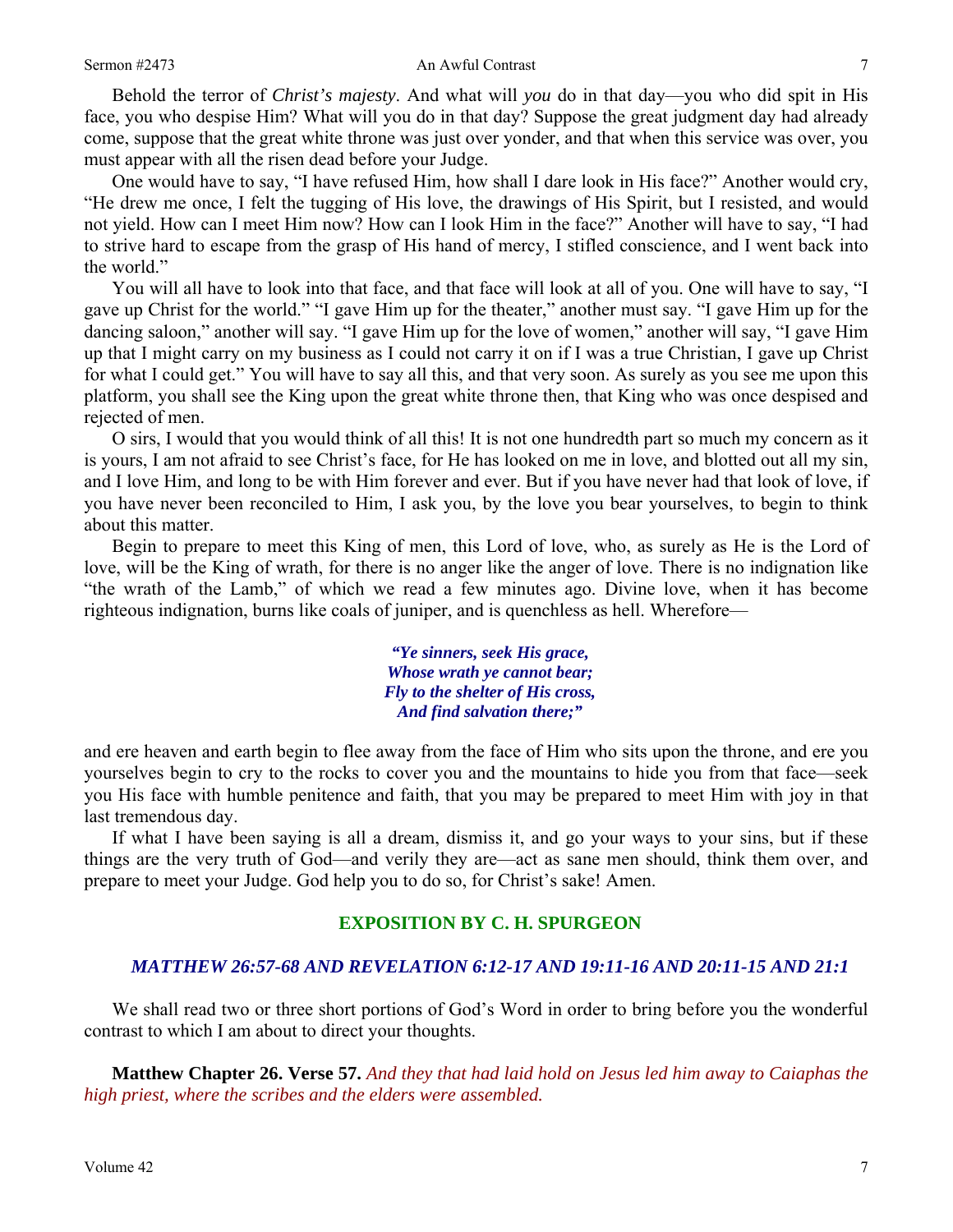It was night, but these wicked men could sit up for this cruel deed, to judge the Lord of glory, and to put the innocent One to shame. They "led him away to Caiaphas the high priest, where the scribes and the elders were assembled."

**58.** *But Peter followed him afar off to the high priest's palace, and went in, and sat with the servants, to see the end.*

I have heard Peter represented as if he did wrong to follow Christ "afar off." I think he was the bravest of all the apostles, for scarcely one of them followed Christ at all at that time. Afterwards, John bethought himself and came into the judgment hall. Peter kept at a distance from his Lord, but he did follow Him, and he *did* go into the high priest's palace. He "went in, and sat with the servants, to see the end." Peter was right enough in following Christ, it was afterward, when the temptation came, that he fell so grievously.

**59-60.** *Now the chief priests, and elders, and all the council, sought false witness against Jesus, to put him to death; but found none:* 

Because they did not agree, they would not hold together. This is the weakness of falsehood, that it contradicts itself. These men felt that they must have some show of truth-likeness even in condemning Christ, and this they could not get at first even from their false witnesses.

**60-61.** *Yea, though many false witnesses came, yet found they none. At the last came two false witnesses, and said, This fellow said, I am able to destroy the temple of God, and to build it in three days.*

Brethren, observe that this was a little twisting of Christ's words, but that slight wresting made them as different as possible from what Christ had really said. I suppose that, if you want to know how this twisting or wresting is done, any one of our general elections will give you the most wonderful examples of how everything that any man may say can be twisted to mean the very reverse of what he said.

If there is one thing in which English people are expert beyond all others, it is in the art of misquoting, misstating, and misrepresenting. As our Lord was wronged in this fashion, nobody need be surprised if the same should happen to him. "This fellow said, I am able to destroy the temple of God, and to build it in three days."

**62.** *And the high priest arose, and said unto him, Answer thou nothing? what is it which these witness against thee?*

What was the good of answering? What is ever the good of answering when the only evidence brought against one is palpable and willful misrepresentation? So the Savior was silent, and thus He not only proved His wisdom, but He also fulfilled that marvelous prophecy of Isaiah, "He was oppressed, and he was afflicted, yet he opened not his mouth: he is brought as a lamb to the slaughter, and as a sheep before her shearers is dumb, so he openeth not his mouth."

**63.** *But Jesus held his peace. And the high priest answered and said unto him, I adjure thee by the living God, that thou tell us whether thou be the Christ, the Son of God.*

Now came the answer, the good confession that our Lord witnessed before His cruel adversaries.

**64.** *Jesus saith unto him, Thou hast said: nevertheless I say unto you, Hereafter shall ye see the Son of man sitting on the right hand of power, and coming in the clouds of heaven.*

How that sentence must have come with the vividness of a lightning flash before their faces! What a declaration of power from One who stood there bound before His enemies, apparently helpless, and about to die!

**65-68.** *Then the high priest rent his clothes, saying, He hath spoken blasphemy; what further need have we of witnesses? behold, now ye have heard his blasphemy. What think ye? They answered and said, He is guilty of death. Then did they spit in his face, and buffeted him; and others smote him with the palms of their hands, saying, Prophesy unto us, thou Christ, Who is he that smote thee?* 

Our Lord had told these mockers that they should one day see Him coming in the clouds of heaven. Let us read in the Book of the Revelation concerning that great event.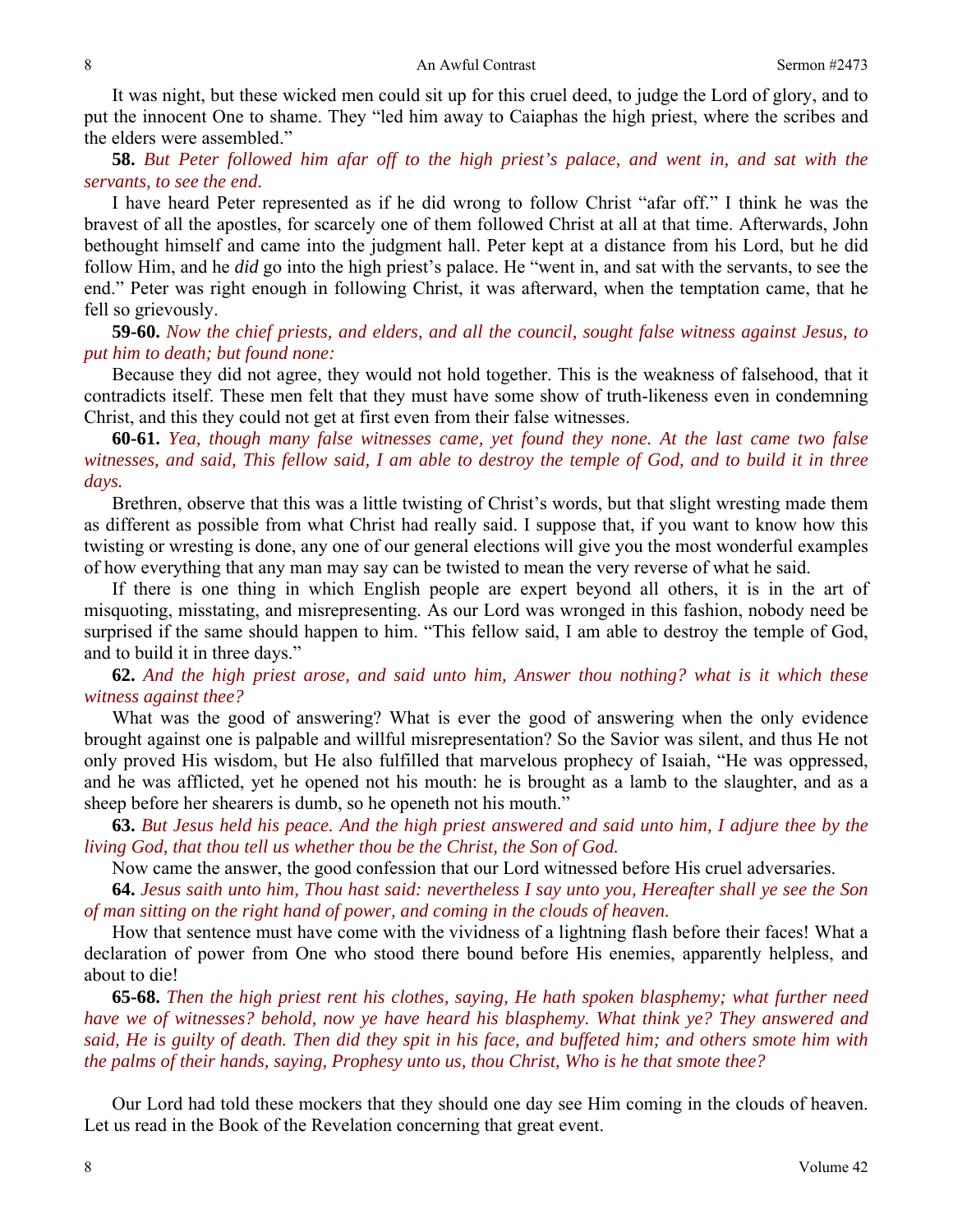**Revelation Chapter 6. Verses 12-16.** *And I beheld when he had opened the sixth seal, and, lo, there was a great earthquake; and the sun became black as sackcloth of hair, and the moon became as blood; and the stars of heaven fell unto the earth, even as a fig tree casteth her untimely figs, when she is shaken of a mighty wind. And the heaven departed as a scroll when it is rolled together; and every mountain and island were moved out of their places. And the kings of the earth, and the great men, and the rich men, and the chief captains, and the mighty men, and every bondman, and every free man, hid themselves in the dens and in the rocks of the mountains; and said to the mountains and rocks, Fall on us, and hide us from the face of him that sitteth on the throne, and from the wrath of the Lamb:*

Think of the contrast between this awful cry and the sentence we read just now, "Then did they spit in his face." "Mountains and rocks, fall on us, and hide us from the face of him that sitteth on the throne." Think, too, of the contrast of which we were reminded in our opening hymn—

> *"While sinners in despair shall call, 'Rocks, hide us; mountains, on us fall!' The saints, ascending from the tomb, Shall joyfully sing, 'The Lord is come!'"*

**17.** *For the great day of his wrath is come; and who shall be able to stand?* 

Let us read further on in the same Book.

**Revelation Chapter 19. Verses 11-12.** *And I saw heaven opened, and behold a white horse, and he that sat upon him was called Faithful and True, and in righteousness he doth judge and make war. His eyes were as a flame of fire, and on his head were many crowns;* 

> *"Bright with all His crowns of glory, See the royal Victor's brow."*

Again note the contrast, "Then did they spit in his face." "And on his head were many crowns;"—

**12-16.** *And he had a name written, that no man knew, but he himself. And he was clothed with a vesture dipped in blood: and his name is called The Word of God. And the armies which were in heaven*  followed him upon white horses, clothed in fine linen, white and clean. And out of his mouth goeth a *sharp sword, that with it he should smite the nations: and he shall rule them with a rod of iron: and he treadeth the winepress of the fierceness and wrath of Almighty God. And he hath on his vesture and on his thigh a name written, KING OF KINGS, AND LORD OF LORDS.*

And this is He in whose face His enemies did spit.

Now turn to the next chapter.

**Revelation Chapter 20. Verse 11.** *And I saw a great white throne, and him that sat on it, from whose face the earth and the heaven fled away; and there was found no place for them.*

Driven, like chaff before the wind, from the face of Him who sat upon the throne.

**12-15.** *And I saw the dead, small and great, stand before God; and the books were opened: and another book was opened, which is the book of life: and the dead were judged out of those things which were written in the books, according to their works. And the sea gave up the dead which were in it; and death and hell delivered up the dead which were in them: and they were judged every man according to their works. And death and hell were cast into the lake of fire. This is the second death. And whosoever was not found written in the book of life was cast into the lake of fire.*